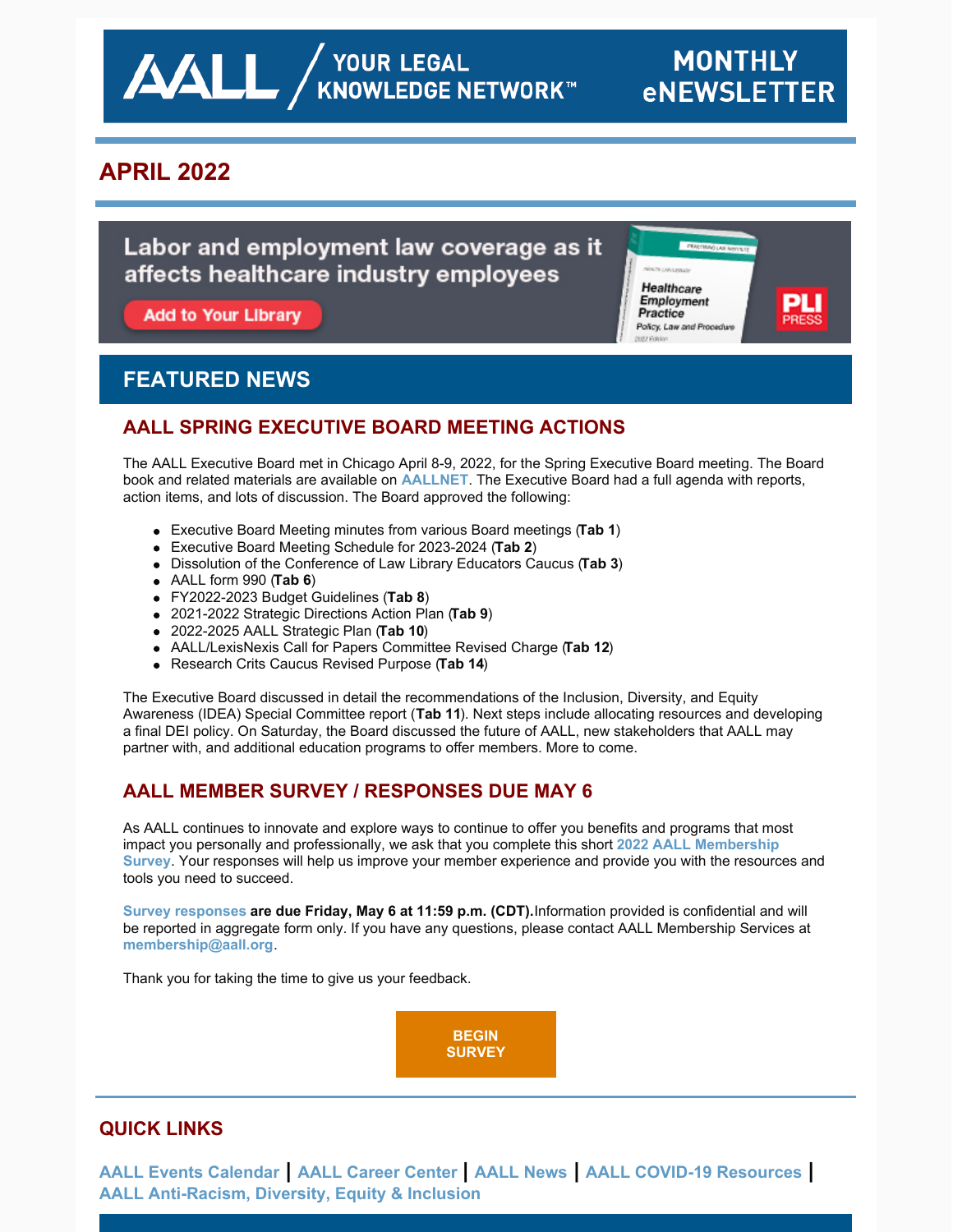# **AALL ANNUAL MEETING & CONFERENCE**

#### **REGISTER FOR AALL 2022 / JOIN US JULY 16-19 IN DENVER**

**[AALL](https://www.aallnet.org/conference/) 2022**—**Advancing Justice for All**—will offer more than 60 sessions presented by experts across the industry who will share solutions to the challenges you face every day—wherever you work. Gain valuable networking opportunities with your **legal [information](https://eventmobi.com/aall2022/people/ef0c5398-586b-427d-b542-c1aa49688886) peers** and access to a**[bustling](https://www.aallnet.org/conference/sponsors-exhibitors/exhibitors/exhibitor-list/) exhibit hall**, where you can interact with vendors and discover the latest marketplace innovations.

The **[preliminary](https://eventmobi.com/aall2022/) schedule** is now available with program information. You can even create a login profile and start building your own personal schedule for Denver. Please note that additional meetings, programs, and events will be posted in the weeks to come.

You won't want to miss this year's **[keynote](https://www.aallnet.org/conference/agenda/keynote-speaker/) speaker**, **California Supreme Court Chief Justice, Tani G. Cantil-Sakauye**. Chief Justice Cantil-Sakauye is the first Filipina American and the second woman to serve as California's Chief Justice. She is a leading advocate for equal access to justice and civic education. Her keynote "Providing Access to Justice in the Library," will take place **Sunday, July 17 from 9:00 a.m. - 10:15 a.m. (MDT)**. We hope to see you in Denver this July to hear Chief Justice Cantil-Sakauye speak.

Start the conversation! Share if you're attending, presenting, or exhibiting at the AALL Annual Meeting on Twitter using **[#AALL22](https://twitter.com/search?q=AALL22&src=typed_query)**!



AALL President Diane M. Rodriguez shares why she picked Chief Justice of the California Supreme Court, Tani G. Cantil-Sakauye, as this year's keynote speaker.



#### **APPLY FOR AN ANNUAL MEETING GRANT BY MAY 1**

We look forward to seeing everyone in Denver this July for AALL 2022. To help get you there, AALL provides resources like the **Annual [Meeting](https://www.aallnet.org/education-training/grants/annual-meeting-grants/) grants**, which covers registration costs for the Annual Meeting. Special interest sections **provide additional grant [opportunities](https://www.aallnet.org/education-training/grants/sis-sponsored-grants/)** for their members, and some chapters do as well. But you'll need to act fast—**applications are due May 1**.



### **AALL BUSINESS MEETING & MEMBERS OPEN FORUM / SUBMIT RESOLUTIONS BY JUNE 20**

The **AALL [Business](https://eventmobi.com/aall2022/agenda/00000000-0000-0000-0000-4147454e4441/1a79cf05-071f-4233-a9c5-7935db814c95) Meeting & Members Open Forum**will be held Monday, July 18 from 1:30 p.m. - 2:45 p.m. (MT) in Denver during the **AALL Annual Meeting & [Conference](https://www.aallnet.org/conference/)**. This is open to all members. **A member may submit a [resolution](https://www.aallnet.org/about-us/what-we-do/resolutions/resolution-submission-form/) for consideration at the Business Meeting by Monday, June 20.**Please be sure to follow the **resolution [submission](https://www.aallnet.org/about-us/what-we-do/resolutions/resolution-submission-form/resolution-submission-procedures/) guidelines**.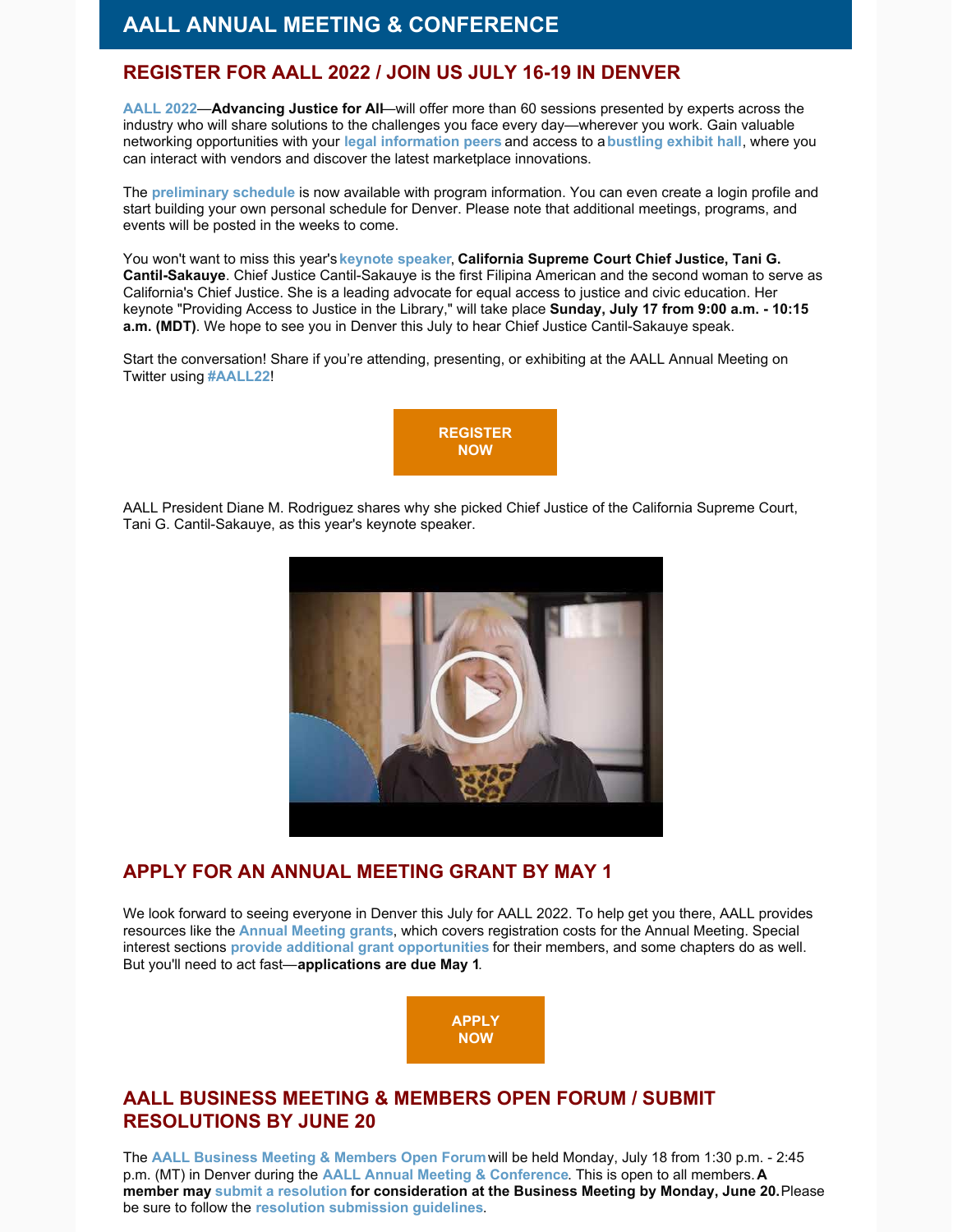During the Members Open Forum, AALL Executive Board officers will be available to respond to member questions regarding AALL, as well as its programs and activities. In addition to asking questions during the meeting, members may also submit questions in advance of the meeting to **[ambusmtg@aall.org](mailto:ambusmtg@aall.org)**.

If you have questions, please contact AALL's Headquarters Office at 312.939.4764.

# **AALL UPDATES**

#### **RENEW YOUR AALL MEMBERSHIP BEFORE IT EXPIRES**

Over 1,000 of your colleagues have renewed their membership for 2022-2023. As a reminder, your membership is valid through May 31, 2022. **AALL benefits add up to over \$2,000+ in value**for the year. These include:

- Access to essential **professional [development](https://elearning.aallnet.org/)**—complimentary monthly webinars and virtual coffee chats as well as discounted rates for online courses and live events.
- Discounted registration to the **2022 AALL Annual Meeting & [Conference](https://www.aallnet.org/conference/)** in Denver. **[Registration](https://aallconference.org/registration/) is open**!
- Access to an extensive network of peers; including the ability to join caucuses and special interest sections and connecting with other members who share similar interests.
- **Plus, so [much](https://www.aallnet.org/community/membership/benefits/) more**.

If you have any questions about your membership renewal, please contact AALL Headquarters at **[membership@aall.org](mailto:membership@aall.org)** or 312.939.4764.

> **RENEW YOUR [MEMBERSHIP](https://www.aallnet.org/community/membership/join-renew/)**

# **ADVOCACY**

## **AALL MEMBER ROBERT MEAD APPOINTED TO DEPOSITORY LIBRARY COUNCIL BY U.S. GOVERNMENT PUBLISHING OFFICE**

The U.S. Government Publishing Office (GPO) has**[selected](https://www.aallnet.org/wp-content/uploads/2022/04/PR_AALL-Member-Appointed-to-DLC_FINAL.pdf)** AALL candidate **[Robert](https://www.aallnet.org/forms/cas/login?service=/members_only/membership/IndividualFormPublicMembers/detail%3Fid%3D201000C9C2A) Mead** as a new member of the Depository Library Council (DLC) for the 2022-2025 term. Mead, an AALL member since 1999, is the state law librarian at the Washington State Law Library in Olympia, Washington. He will join AALL members **[Allen](https://www.aallnet.org/forms/cas/login?service=/members_only/membership/IndividualFormPublicMembers/detail%3Fid%3D2010006D474) R. Moye**, **[Richard](https://www.aallnet.org/forms/cas/login?service=/members_only/membership/IndividualFormPublicMembers/detail%3Fid%3D2010003D0FB) A. Leiter**, and **[Jennifer](https://www.aallnet.org/forms/cas/login?service=/members_only/membership/IndividualFormPublicMembers/detail%3Fid%3D201001012A9) Bryan Morgan** on the DLC. The members of the DLC advise the GPO director on future trends,



innovations, and new concepts in libraries, public access to government information, and other policy issues related to the Federal Depository Library Program (FDLP).

# **PROFESSIONAL GROWTH**

#### **EARLY BIRD DEADLINE FOR AALL'S CI STRATEGIES & ANALYSIS ENDS TOMORROW**

Competitive intelligence (CI) skills are in demand at every [organization.](https://www.aallnet.org/education-training/in-person-programs-seminars/competitive-intelligence-series/ci-strategies-analysis/) AALL's upcoming**CI Strategies & Analysis** program, to take place **May 16-17, 2022, in Chicago**, will help you learn strategic skills to take your CI game to the next level. This program will teach you skills core to growing a competitive intelligence function, providing you with the deeper market insight needed to give your organization a competitive edge.

- **Date: May 16-17, 2022**
- **Location**: 230 W. Monroe Street, Chicago, IL 60606
- **Cost: AALL Members \$795 / Nonmembers \$1,100** (Price increases \$100 for members & nonmembers after Friday, April 22, 2022).
- **Registration Deadline**: Monday, May 9, 2022

#### **TOPICS**

- External Data and Tools
- Incorporating Internal Data into Reports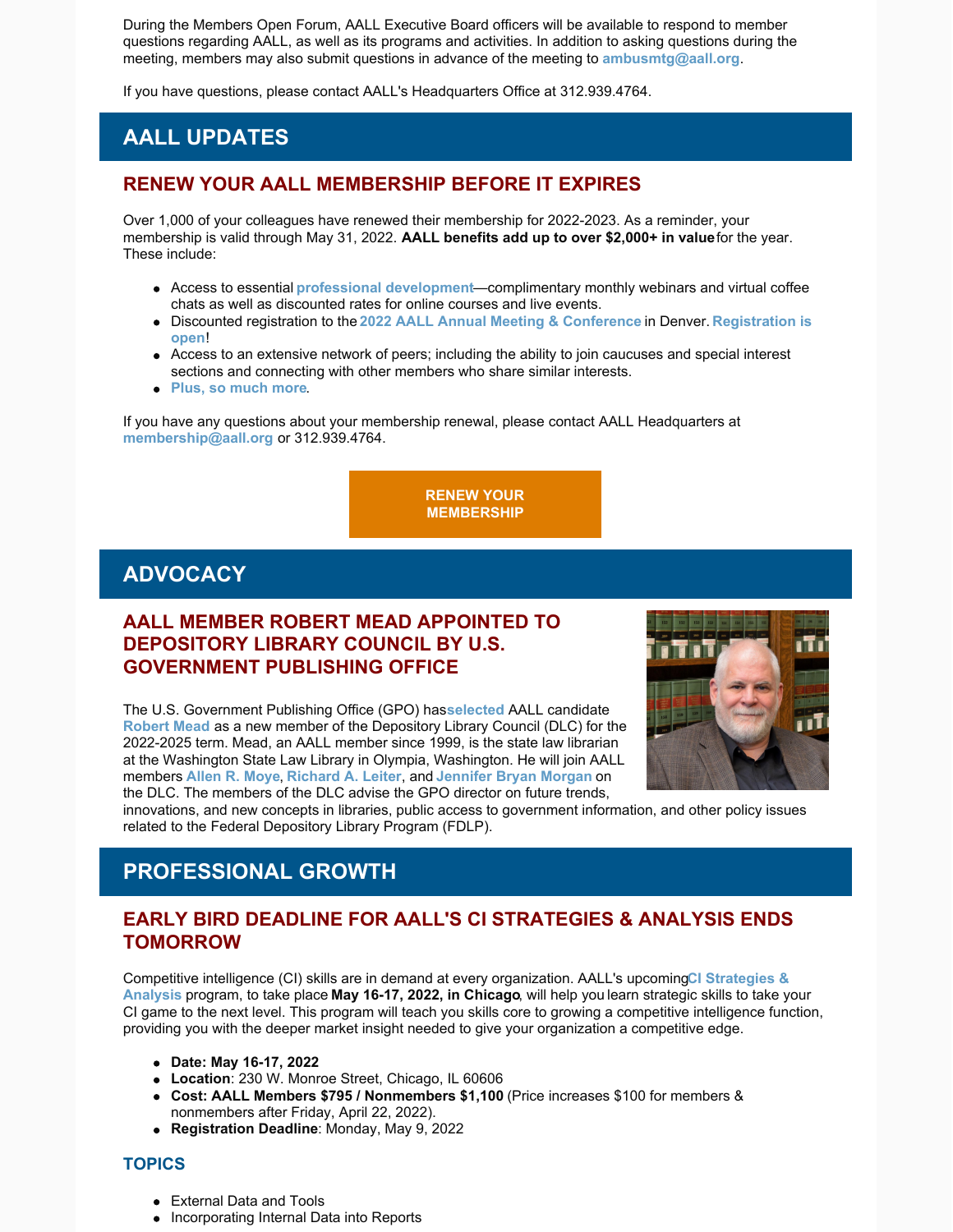- Deliverables
- Building a CI Function
- Tracking and Reporting
- Supporting Marketing Initiatives
- Training Marketers in CI
- Analysis Frameworks
- Networking with Other CI Professionals
- Current State vs. Future State Where Are You Now and How to Get Where You Want to Go?

**[REGISTER](https://www.aallnet.org/education-training/in-person-programs-seminars/competitive-intelligence-series/ci-strategies-analysis/) NOW**

### **AALL/BLOOMBERG LAW CONTINUING EDUCATION GRANT / DUE MAY 12**

Does your chapter, special interest section, committee, or caucus have an educational event that needs funding? If so, consider applying for an **[AALL/Bloomberg](https://www.aallnet.org/education-training/grants/cpe-program-grants/) Law Continuing Education Grant**. Grant requests are accepted at various times throughout the year. **The next deadline for grant applications is May 12, 2022.**

**[LEARN](https://www.aallnet.org/education-training/grants/cpe-program-grants/) MORE & APPLY**

### **UPCOMING COFFEE CHATS & WEBINARS**

AALL has several exciting coffee chats and webinars lined up for the remainder of this month as well as May and June. Be sure to visit the **AALL [Calendar](https://www.aallnet.org/forms/MeetingCalendar/) of Events**page to stay up to date on future topics and to register.

# **#MYAALL**

### **AALL NEW VOICES / SUBMISSIONS DUE APRIL 29**

**[AALL's](https://www.aallnet.org/community/membership/meet-our-members/newvoices/) New Voices** is a place to share your story and expertise. Whether you recently joined AALL or are a longtime member aiming to become more involved in the Association, AALL is looking for your insights on any aspect of law librarianship.

If you're interested in being involved in the next round, please share your post with**Heather [Haemker](mailto:hhaemker@aall.org)**, director of marketing & communications, with the subject line "New Voices Project" by **5:00 p.m. (CDT) on April 29, 2022**.

### **KNOWITAALL HIGHLIGHTS**

#### **MEMBER POSTS**

Members shared innovative content and started important conversations, including:

- Elizabeth Noel Manriquez **[shared](https://ripslawlibrarian.wordpress.com/2022/04/06/at-your-service/)** her experience attending the **2022 AALL [Leadership](https://www.aallnet.org/education-training/in-person-programs-seminars/leadership-academy/) Academy**.
- Greg Lambert **[discussed](https://www.geeklawblog.com/2022/04/5-best-practices-for-company-intelligence-reports-for-law-firm-business-development.html)** five best practices for company intelligence reports for law firm business development.
- Jennifer Mendez **[reflected](https://notesbetweenus.com/2022/04/11/from-invisible-to-invaluable-get-seen-get-heard-get-ahead/)** on ARK Law Firm Libraries 2022 Conference keynote speaker Robyn Hatcher's message: "Remove your clay so that you can shine! Shining requires focusing on three things: excavate, communicate, and radiate."
- Jessica Almeida **[shared](https://lispsr.wordpress.com/2022/04/06/why-i-volunteer/)** a little about why she volunteers.
- Marcelo Rodriguez **[discussed](http://www.slaw.ca/2022/03/30/accessing-documenting-and-preserving-information-on-ukraine/)** accessing, documenting, and preserving information on Ukraine.

#### **OTHER LEGAL & GOVERNMENT INFORMATION UPDATES**

- The Gallagher Law Library **[created](http://gallagherlawlibrary.blogspot.com/)** a new legal career guide, "Where Will Your Legal Education Take You?"
- Law Library of Congress staff **[discussed](https://blogs.loc.gov/law/2022/04/national-library-week-these-are-a-few-of-our-favorite-things/)** their favorite collection item or service at the library in honor of National Library Week.
- The LISP/SR Blog **[saluted](https://lispsr.wordpress.com/2022/03/31/saluting-an-atj-leader-on-her-retirement/)** A2J leader Sara Galligan, law librarian at the Ramsey County Law Library on her retirement.
- LawSites **[shared](https://www.lawnext.com/2022/03/another-state-adopts-duty-of-technology-competence-for-lawyers-bringing-total-to-40.html)** that another state adopted the Duty of Technology Competence for lawyers, bringing the total to 40.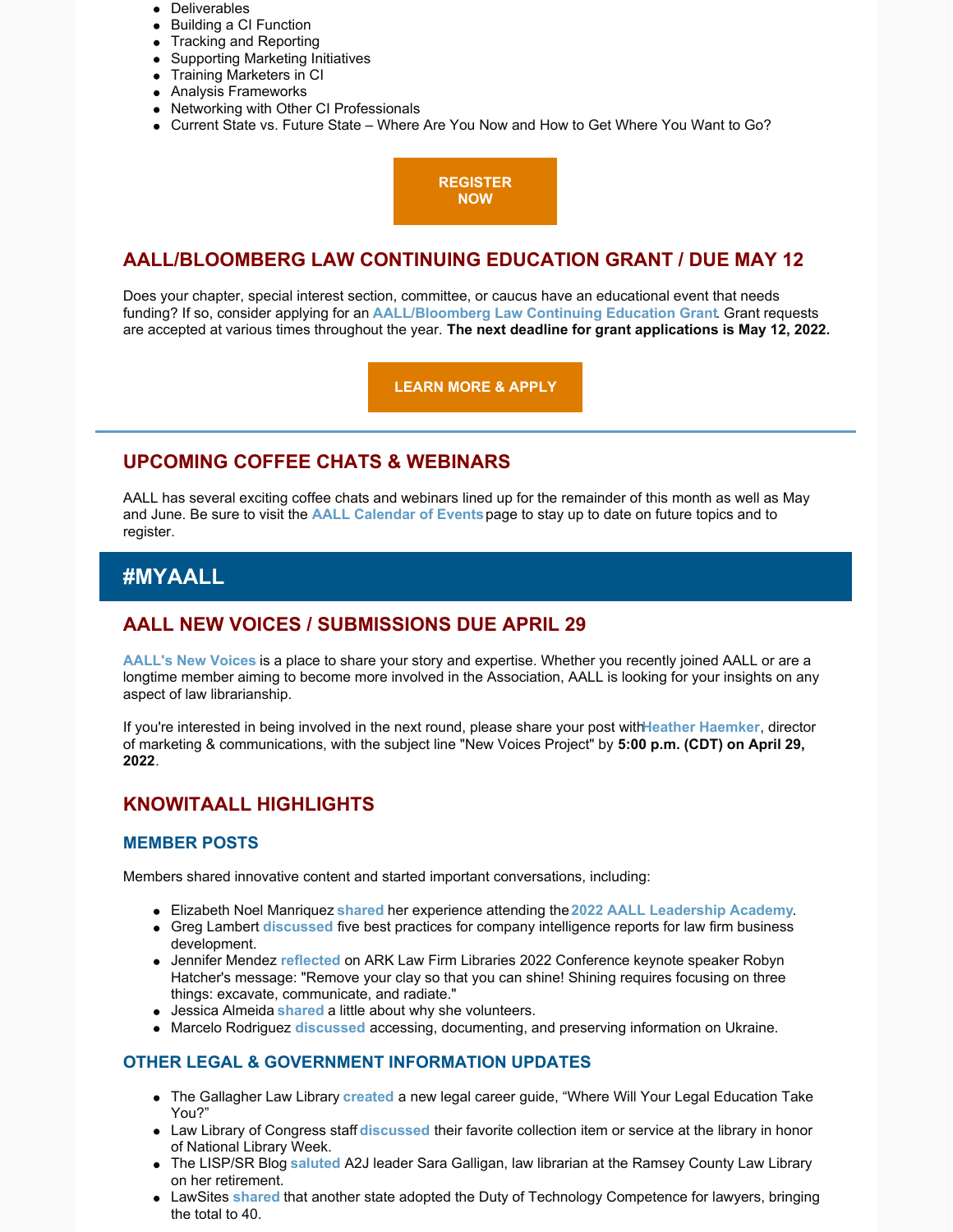The Washington Post **[reported](https://www.washingtonpost.com/technology/2022/04/08/ukraine-digital-history/)** that librarians are racing to back up Ukraine's digital archives.

#### **ABOUT KNOWITALL**

**[KnowItAALL](https://www.aallnet.org/resources-publications/publications/knowitaall/)** is a member benefit sent Monday through Friday. **[Subscriptions](https://www.aallnet.org/resources-publications/publications/knowitaall/) are available** for nonmember individuals and institutions. Please email **Heather [Haemker](mailto:hhaemker@aall.org)**, director of marketing & communications, with your article and resource recommendations.



# **AALLNET MONTHLY MEMBER PROFILE**

In this month's member profile, **Laura [Moorer](https://www.aallnet.org/member-profile/laura-moorer/)**, solo law librarian at the DC Court of Appeals in Washington, DC, discusses how she got into law librarianship and shares why she joined AALL.

See more **[AALLNET](https://www.aallnet.org/community/membership/meet-our-members/aallnet-member-profiles/) Monthly Member Profiles** and view *AALL Spectrum* **[Member](https://www.aallnet.org/community/membership/meet-our-members/aall-spectrum-member-profiles/)** and **[Leader](https://www.aallnet.org/community/membership/meet-our-members/aall-spectrum-leader-profiles/)** Profiles on AALLNET.

## **AALL MEMBER NEWS**

- **[Krista](https://www.aallnet.org/members_only/membership/IndividualFormPublicMembers/detail?id=2010019D11B) Ford**, **Jill [Strand](https://www.aallnet.org/members_only/membership/IndividualFormPublicMembers/detail?id=2010013096E)**, and **Jean [O'Grady](https://www.aallnet.org/members_only/membership/IndividualFormPublicMembers/detail?id=2010004A2FA)** spoke at the 2022 ARK Law Firm Libraries Conference March 21, 2022. Their panel discussion was titled "**Navigating Vendor [Relationships:](https://www.lawfirmlibraries.com/agenda/) What will Technology Customer Support Look Like in 10 Years?**"
- **[Zanada](https://www.aallnet.org/members_only/membership/IndividualFormPublicMembers/detail?id=2010017CB9A) Joyner** was selected as the AALL Diversity & Inclusion [Committee's](https://community.aallnet.org/communities/community-home/digestviewer/viewthread?MessageKey=e6bb7ae1-0848-4c00-a8b4-bd7c7957d31a&CommunityKey=30160985-d567-42f3-a52e-a50b26ea7f0a&bm=e6bb7ae1-0848-4c00-a8b4-bd7c7957d31a#bme6bb7ae1-0848-4c00-a8b4-bd7c7957d31a)**March Librarian of the month**.

AALL seeks more news about members' achievements, job changes, and connections with the legal information community. Please send your news to **Heather [Haemker](mailto:hhaemker@aall.org)**, AALL director of marketing & communications.

# **COMMUNITY CORNER**

#### **UPCOMING SIS WEBINARS**

Several of AALL's special interest sections (SISs) feature webinars every month that are open to all AALL members. Be sure to visit the **AALL [Calendar](https://www.aallnet.org/forms/MeetingCalendar/) of Events**page to stay up to date on future topics and to register. Upcoming webinars include next week's PEGA-SIS "So You Wanna" series, as well as webinars from ALL-SIS and FCIL-SIS.

## **MID-AMERICA ASSOCIATION OF LAW LIBRARIES NEWS**

Indiana enacted **SB [131](https://www.ncsl.org/research/about-state-legislatures/uniform-electronic-legal-material-legislation.aspx)**, the Uniform Electronic Legal Material Act (UELMA).**[Benjamin](https://www.aallnet.org/members_only/membership/IndividualFormPublicMembers/detail?id=20100164AC7) Keele**, chair of MAALL's UELMA Passage in MAALL States Task Force, **[advocated](https://mckinneylaw.iu.edu/news/releases/2022/03/iu-mckinneys-ben-keele-advocates-for-uelma-at-indiana-statehouse.html) for enactment** and shared his experiences during the **2022 AALL Chapter [Advocacy](https://elearning.aallnet.org/products/2022-aall-chapter-advocacy-training) Training**.

### **LAW REPOSITORIES CAUCUS ONLINE CONFERENCE: HOW IT STARTED/HOW IT'S GOING / APRIL 25**

The **Law [Repositories](https://community.aallnet.org/lawrepositories/home) Caucus** will be hosting an online conference titled "**How It [Started/How](https://larc.cardozo.yu.edu/his-hig/) It's Going**" **the week of April 25, 2022**, which will consist of both live and pre-recorded sessions.

Back in 2015, the William & Mary Law Library hosted a conference called "**Law [Repositories](https://scholarship.law.wm.edu/lawrepositories/) Shaping the Future**." From that conference, the Law Repositories Caucus was born. A few things have happened since then and it seems like a good time to check in. If you have any questions, please contact **[Christine](mailto:christine.george@yu.edu) A. George**. The conference hashtag is **[#HISHIG](https://twitter.com/search?q=%23HISHIG&src=typed_query)**

**Conference [programming](https://drive.google.com/file/d/1wAEJaXx9hTADaS-BMpZ7d92iR1mDYI14/view) is free and open to all AALL members.**(Registration is required to attend; each session has its own registration link.)

> **LEARN MORE & [REGISTER](https://drive.google.com/file/d/1wAEJaXx9hTADaS-BMpZ7d92iR1mDYI14/view)**

# **ASIAN AMERICAN LAW LIBRARIANS CAUCUS BOOK DISCUSSION:**